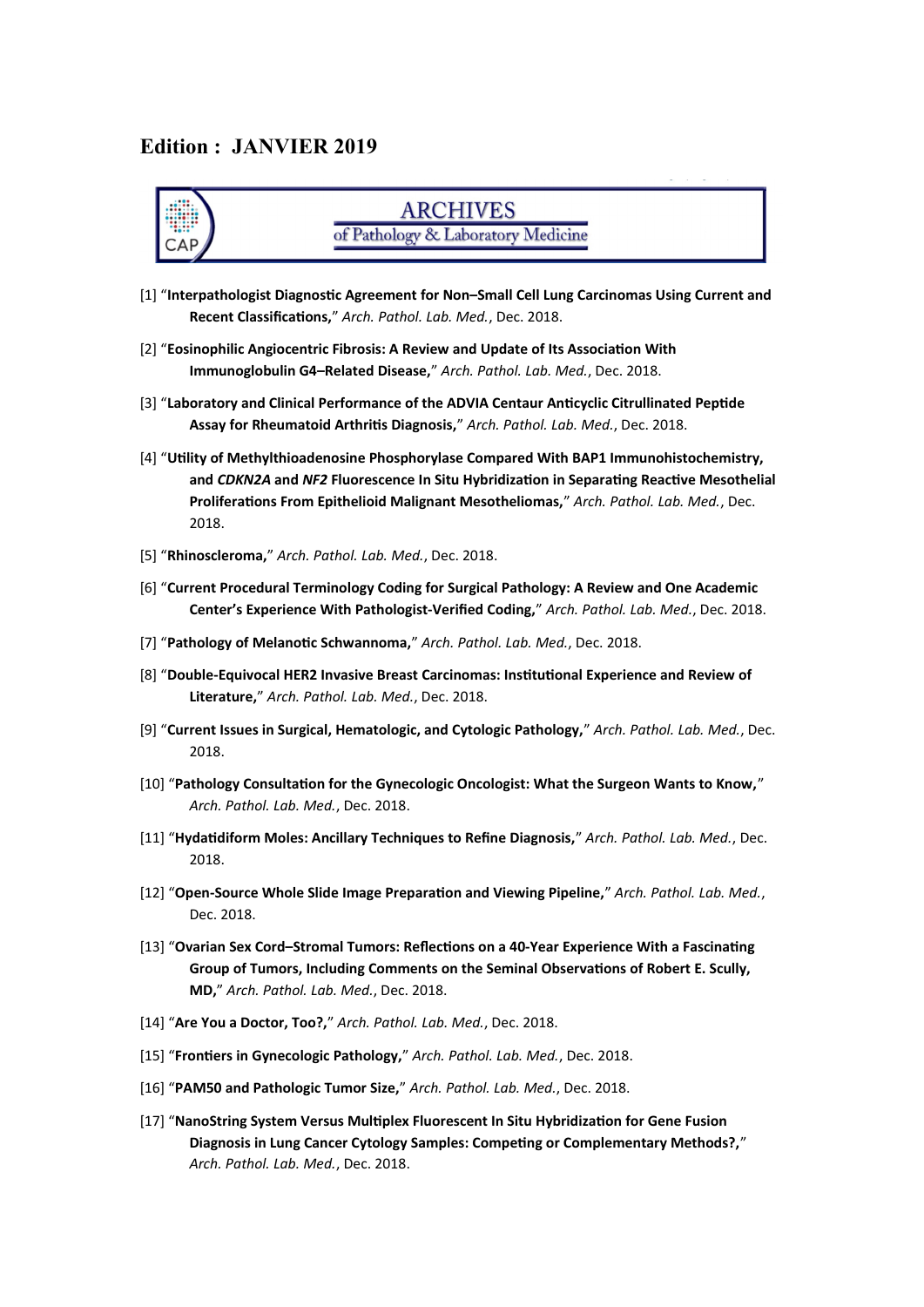# Histopathology



- [1] "**Deficient CD247 expression is a typical histopathological characteristic of thymomas with cortical features,**" *Histopathology*, Dec. 2018.
- [2] "**Oestrogen receptor can be expressed by normal and dysplastic anal squamous epithelia but only rarely by anal squamous cell carcinoma,**" *Histopathology*, Dec. 2018.
- [3] "**A morphological and molecular study of proposed early forms of traditional serrated adenoma,**" *Histopathology*, Dec. 2018.
- [4] "**Expression of T-cell receptor signalling pathway components in extranodal NK/T-cell lymphoma,**" *Histopathology*, Dec. 2018.
- [5] "**Morphology and tumour-infiltrating lymphocytes in high-stage, high-grade serous ovarian carcinoma correlated with long-term survival,**" *Histopathology*, Dec. 2018.
- [6] "**Adenomatoid tumour of the uterus is frequently associated with iatrogenic immunosuppression,**" *Histopathology*, Dec. 2018.
- [7] "**Concordance of PD-L1 expression in matched urothelial bladder cancer specimens,**" *Histopathology*, Dec. 2018.
- [8] "**Evaluation of eight melanocytic and neural crest-associated markers in a well-characterised series of 124 malignant peripheral nerve sheath tumours (MPNST): useful to distinguish MPNST from melanoma?,**" *Histopathology*, Dec. 2018.
- [9] "**Characteristic morphological changes in anti-VEGF therapy-induced glomerular microangiopathy,**" *Histopathology*, Dec. 2018.
- [10] "**Isocitrate dehydrogenase 1 mutations in melanoma frequently co-occur with NRAS mutations,**" *Histopathology*, Dec. 2018.
- [11] "**The high expression of FOXA1 is correlated with a favourable prognosis in salivary duct carcinomas: a study of 142 cases,**" *Histopathology*, Dec. 2018.
- [12] "**Sinonasal squamous cell carcinoma and** *EGFR* **mutations: a molecular footprint of a benign lesion,**" *Histopathology*, Dec. 2018.
- [13] "**Impact of breast cancer grade discordance on prediction of outcome,**" *Histopathology*, Dec. 2018.
- [14] "*MYB* **rearrangement and immunohistochemical expression in adenomyoepithelioma of the breast: a comparison with adenoid cystic carcinoma,**" *Histopathology*, Dec. 2018.
- [15] "**Dichotomous histopathological assessment of ductal carcinoma** *in situ* **of the breast results in substantial interobserver concordance,**" *Histopathology*, Dec. 2018.
- [16] "**Maspin mRNA expression in sentinel lymph nodes predicts non-SLN metastasis in breast cancer patients with SLN metastasis,**" *Histopathology*, Dec. 2018.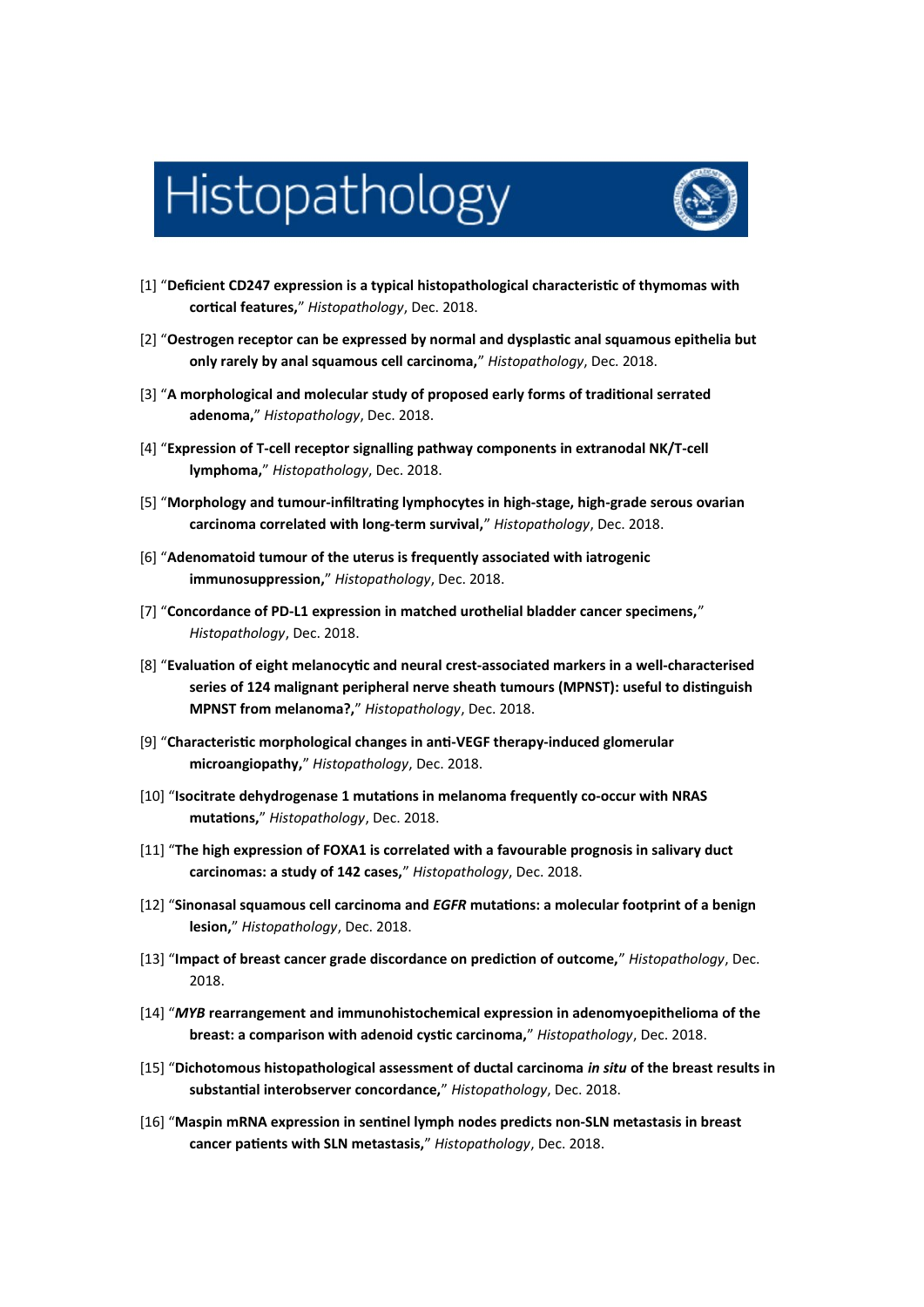- [17] "**Heterogeneity of tumour-infiltrating lymphocytes in breast cancer and its prognostic significance,**" *Histopathology*, Dec. 2018.
- [18] "**Pathological features of total gastrectomy specimens from asymptomatic hereditary diffuse gastric cancer patients and implications for clinical management,**" *Histopathology*, Dec. 2018.



- [1] "**PIN-like (Ductal) Adenocarcinoma of the Prostate,**" *Am. J. Surg. Pathol.*, Dec. 2018.
- [2] "**Tumor Grade Is Prognostically Relevant Among Mismatch Repair Deficient Colorectal Carcinomas,**" *Am. J. Surg. Pathol.*, Dec. 2018.
- [3] "**Recurrent Mutations in APC and CTNNB1 and Activated Wnt/β-catenin Signaling in Intraductal Papillary Neoplasms of the Bile Duct,**" *Am. J. Surg. Pathol.*, Dec. 2018.
- [4] "**Follicular Dendritic Cell Sarcoma With Indolent T-Lymphoblastic Proliferation Is Associated With Paraneoplastic Autoimmune Multiorgan Syndrome,**" *Am. J. Surg. Pathol.*, Dec. 2018.
- [5] "**Inflammation, Active Fibroplasia, and End-stage Fibrosis in 172 Biliary Atresia Remnants Correlate Poorly With Age at Kasai Portoenterostomy, Visceral Heterotaxy, and Outcome,**" *Am. J. Surg. Pathol.*, Dec. 2018.
- [6] "**Pathologic Subtypes of Lung Adenocarcinoma Brain Metastasis Is a Strong Predictor of Survival After Resection,**" *Am. J. Surg. Pathol.*, Dec. 2018.
- [7] "**SATB2 Is Superior to CDX2 in Distinguishing Signet Ring Cell Carcinoma of the Upper Gastrointestinal Tract and Lower Gastrointestinal Tract,**" *Am. J. Surg. Pathol.*, Dec. 2018.
- [8] "**Refined Criteria for Separating Low-grade Dysplasia and Nondysplastic Barrett Esophagus Reduce Equivocal Diagnoses and Improve Prediction of Patient Outcome,**" *Am. J. Surg. Pathol.*, Dec. 2018.
- [9] "**A Clinicopathologic and Molecular Analysis of 34 Mediastinal Germ Cell Tumors Suggesting Different Modes of Teratoma Development,**" *Am. J. Surg. Pathol.*, Dec. 2018.
- [10] "**VSTM2A Overexpression Is a Sensitive and Specific Biomarker for Mucinous Tubular and Spindle Cell Carcinoma (MTSCC) of the Kidney.,**" *Am. J. Surg. Pathol.*, Dec. 2018.
- [11] "**Heterogeneity of Fibrosis in Liver Biopsies of Patients With Heart Failure Undergoing Heart Transplant Evaluation,**" *Am. J. Surg. Pathol.*, Dec. 2018.
- [12] "**Expanding the Spectrum of Genetic Alterations in Pseudomyogenic Hemangioendothelioma With Recurrent Novel ACTB-FOSB Gene Fusions.,**" *Am. J. Surg. Pathol.*, Dec. 2018.
- [13] "**Age and CD20 Expression Are Significant Prognostic Factors in Human Herpes Virus-8-negative Effusion-based Lymphoma,**" *Am. J. Surg. Pathol.*, Dec. 2018.
- [14] "'**Atrophic Kidney'–like Lesion,**" *Am. J. Surg. Pathol.*, Dec. 2018.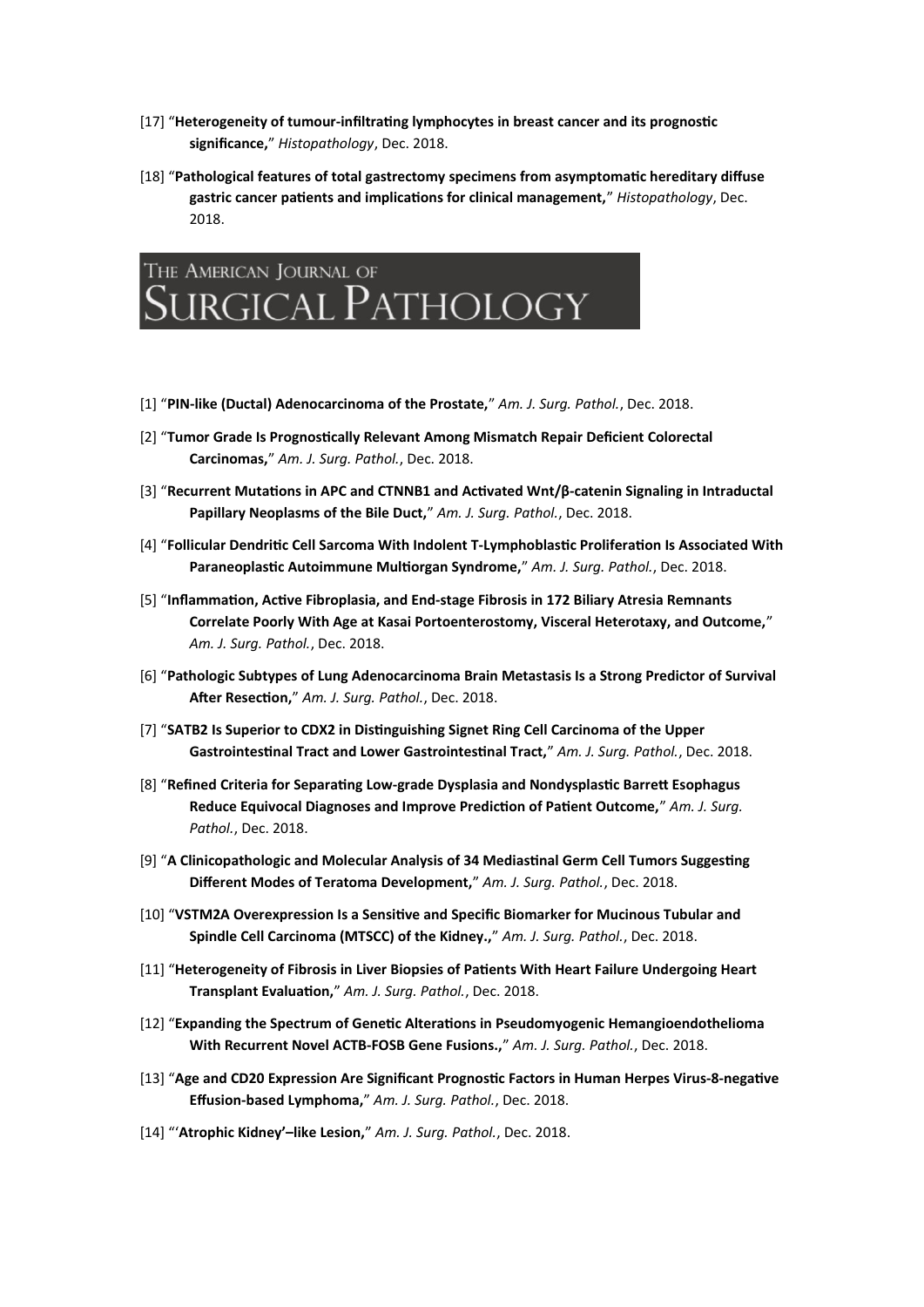[15] "**Impact of Deep Learning Assistance on the Histopathologic Review of Lymph Nodes for Metastatic Breast Cancer.,**" *Am. J. Surg. Pathol.*, Dec. 2018.

## Journal of Clinical Oncology®

An American Society of Clinical Oncology Journal

- [1] "**Non–Clear Cell Renal Cell Carcinomas: From Shadow to Light,**" *J. Clin. Oncol.*, Dec. 2018.
- [2] "**Perioperative Therapy in Renal Cell Carcinoma: What Do We Know, What Have We Learned, What's Next?,**" *J. Clin. Oncol.*, Dec. 2018.
- [3] "**Surgical Management of Advanced Kidney Cancer: The Role of Cytoreductive Nephrectomy and Lymphadenectomy,**" *J. Clin. Oncol.*, Dec. 2018.
- [4] "**Current Management of Small Renal Masses, Including Patient Selection, Renal Tumor Biopsy, Active Surveillance, and Thermal Ablation,**" *J. Clin. Oncol.*, Dec. 2018.
- [5] "**Epidemiology and Risk Factors for Kidney Cancer,**" *J. Clin. Oncol.*, Dec. 2018.
- [6] "**Imaging Advances in the Management of Kidney Cancer,**" *J. Clin. Oncol.*, Dec. 2018.
- [7] "**Genetic Predisposition to Renal Cell Carcinoma: Implications for Counseling, Testing, Screening, and Management,**" *J. Clin. Oncol.*, Dec. 2018.
- [8] "**Prognostication in Kidney Cancer: Recent Advances and Future Directions,**" *J. Clin. Oncol.*, Dec. 2018.
- [9] "**Renal Cell Carcinoma in the Era of Precision Medicine: From Molecular Pathology to Tissue-Based Biomarkers,**" *J. Clin. Oncol.*, Dec. 2018.
- [10] "**The Immunobiology of Kidney Cancer,**" *J. Clin. Oncol.*, Dec. 2018.
- [11] "**Chromosome 3p Loss–Orchestrated VHL, HIF, and Epigenetic Deregulation in Clear Cell Renal Cell Carcinoma,**" *J. Clin. Oncol.*, Dec. 2018.
- [12] "**Metabolic Pathways in Kidney Cancer: Current Therapies and Future Directions,**" *J. Clin. Oncol.*, Dec. 2018.
- [13] "**Phase Ib/II Study of Pembrolizumab and Pegylated-Interferon Alfa-2b in Advanced Melanoma,**" *J. Clin. Oncol.*, Dec. 2018.
- [14] "**Identification of Incidental Germline Mutations in Patients With Advanced Solid Tumors Who Underwent Cell-Free Circulating Tumor DNA Sequencing,**" *J. Clin. Oncol.*, Dec. 2018.
- [15] "**Longer Follow-Up Confirms Relapse-Free Survival Benefit With Adjuvant Dabrafenib Plus Trametinib in Patients With Resected** *BRAF* **V600–Mutant Stage III Melanoma,**" *J. Clin. Oncol.*, Dec. 2018.
- [16] "**Implementation of the 2018 Human Epidermal Growth Factor Receptor 2 Guidelines by ASCO/ College of American Pathologists Will Reduce False-Positive Tests,**" *J. Clin. Oncol.*, Dec. 2018.
- [17] "**Risk Factors for Transformation to Higher-Grade Lymphoma and Its Impact on Survival in a Large Cohort of Patients With Marginal Zone Lymphoma From a Single Institution,**" *J. Clin. Oncol.*, Dec. 2018.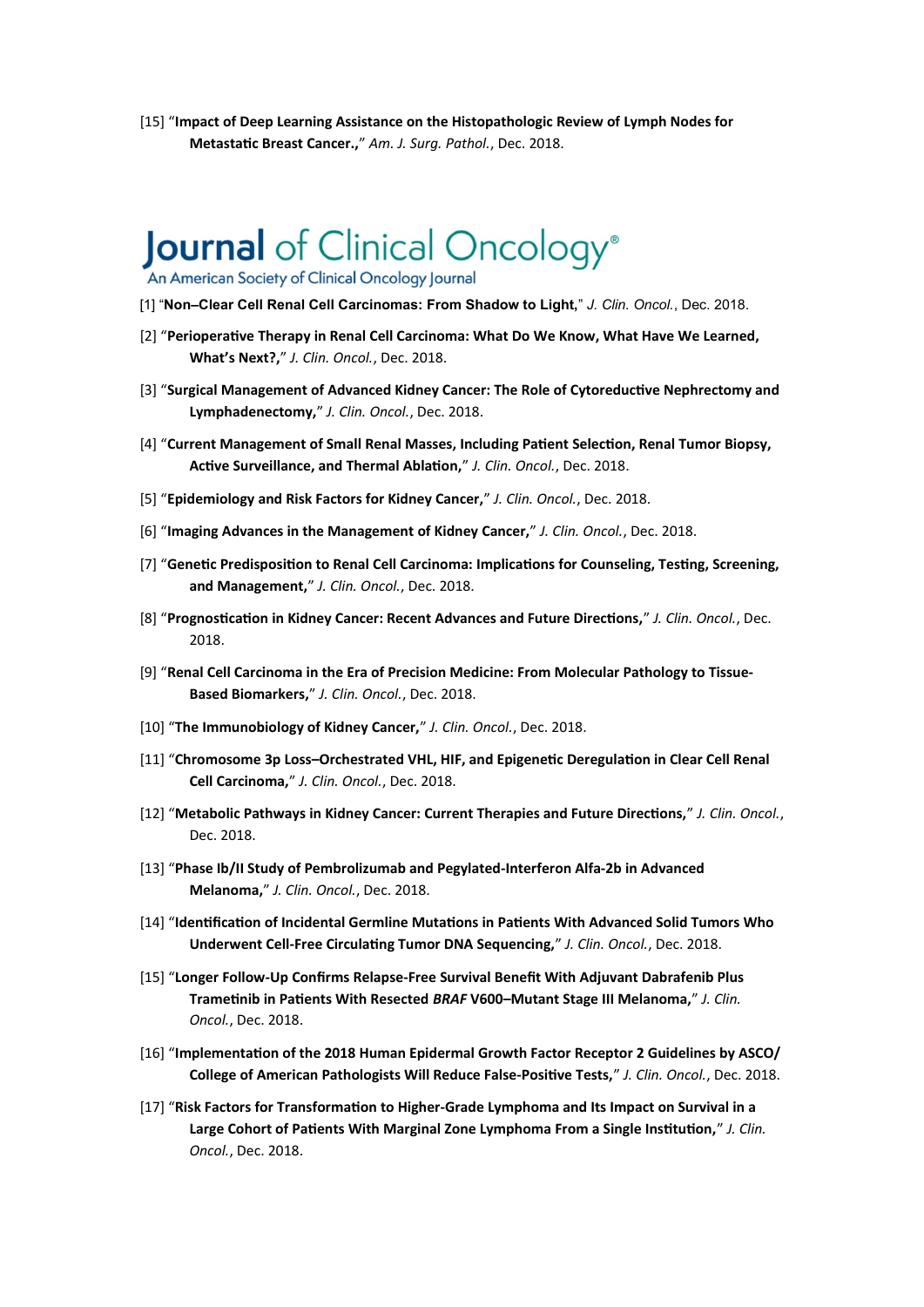- [18] "**Management of Immune-Related Adverse Events in Patients Treated With Immune Checkpoint Inhibitor Therapy: American Society of Clinical Oncology Clinical Practice Guideline,**" *J. Clin. Oncol.*, Jun. 2018.
- [19] "**Prophylactic Cranial Irradiation in Stage III Non–Small-Cell Lung Cancer: Overall Survival Should Not Necessarily Be the Final End Point,**" *J. Clin. Oncol.*, Dec. 2018.
- [20] "**Associations of Pre- and Postdiagnosis Diet Quality With Risk of Mortality Among Men and Women With Colorectal Cancer,**" *J. Clin. Oncol.*, Dec. 2018.
- [21] "**Questioning the Value of Fluorodeoxyglucose Positron Emission Tomography for Residual Lesions After Chemotherapy for Metastatic Seminoma: Results of an International Global Germ Cell Cancer Group Registry,**" *J. Clin. Oncol.*, Dec. 2018.
- [22] "**Pembrolizumab as Neoadjuvant Therapy Before Radical Cystectomy in Patients With Muscle-Invasive Urothelial Bladder Carcinoma (PURE-01): An Open-Label, Single-Arm, Phase II Study,**" *J. Clin. Oncol.*, Dec. 2018.

### **JAMA Oncology**

- [1] "**Association of Low Nodal Positivity Rate Among Patients With** *ERBB2* **-Positive or Triple-Negative Breast Cancer and Breast Pathologic Complete Response to Neoadjuvant Chemotherapy,**" *JAMA Surg.*, Dec. 2018.
- [2] "**Survival Outcomes in Patients With Previously Untreated** *BRAF* **Wild-Type Advanced Melanoma Treated With Nivolumab Therapy,**" *JAMA Oncol.*, Oct. 2018.
- [3] "**Focus on the Number of Radiation Oncology Trials or on Clinical Relevance—Reply,**" *JAMA Oncol.*, Dec. 2018.
- [4] "**Focus on the Number of Radiation Oncology Trials or on Clinical Relevance?,**" *JAMA Oncol.*, Dec. 2018.
- [5] "**Moving Precision Oncology Forward Amid Myths and Misconceptions—Reply,**" *JAMA Oncol.*, Dec. 2018.
- [6] "**Moving Precision Oncology Forward Amid Myths and Misconceptions,**" *JAMA Oncol.*, Dec. 2018.
- [7] "**Moving Precision Oncology Forward Amid Myths and Misconceptions,**" *JAMA Oncol.*, Dec. 2018.
- [8] "**Cancer Risk Estimates for Study of Multiple-Gene Testing After Diagnosis of Breast Cancer— Reply,**" *JAMA Oncol.*, Dec. 2018.
- [9] "*MUC16* **Mutations and Prognosis in Gastric Cancer,**" *JAMA Oncol.*, Dec. 2018.
- [10] "**Cancer Risk Estimates for Study of Multiple-Gene Testing After Diagnosis of Breast Cancer,**" *JAMA Oncol.*, Dec. 2018.
- [11] "**Challenges in Adopting Level 1 Evidence for Multiparametric Magnetic Resonance Imaging as a Biomarker for Prostate Cancer Screening,**" *JAMA Oncol.*, Dec. 2018.
- [12] "**Safety and Efficacy of Bevacizumab Plus Standard-of-Care Treatment Beyond Disease Progression in Patients With Advanced Non–Small Cell Lung Cancer,**" *JAMA Oncol.*, Dec. 2018.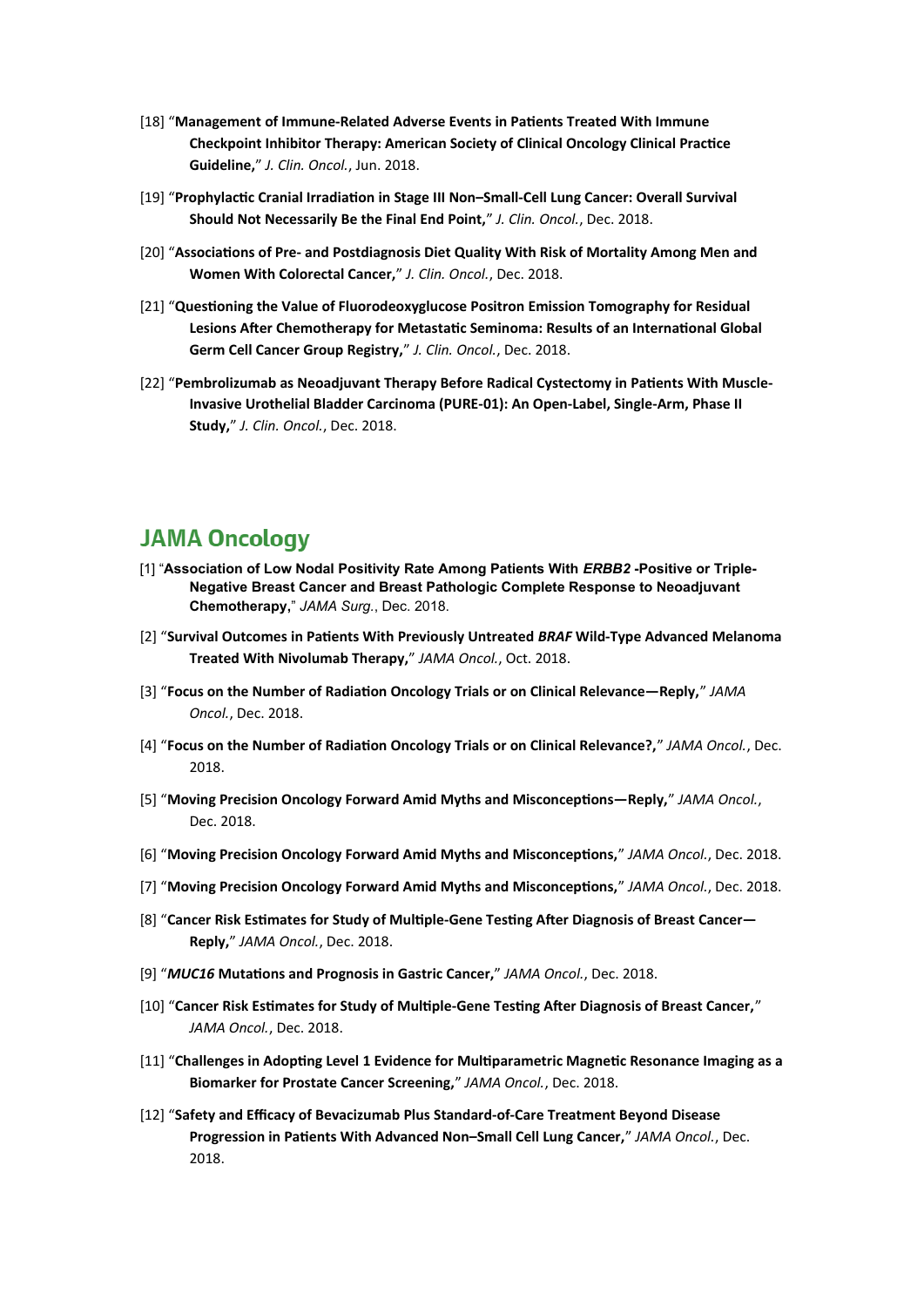- [13] "**Reassessment of 4-Cycle Etoposide and Cisplatin as the Standard of Care for Good-Risk Metastatic Germ Cell Tumors,**" *JAMA Oncol.*, Dec. 2018.
- [14] "**Targeted Alpha Therapy, an Emerging Class of Cancer Agents,**" *JAMA Oncol.*, Dec. 2018.
- [15] "**Efficacy and Tolerability of 5-Year Adjuvant Imatinib Treatment for Patients With Resected Intermediate- or High-Risk Primary Gastrointestinal Stromal Tumor,**" *JAMA Oncol.*, Dec. 2018.
- [16] "**Fatal Toxic Effects Associated With Immune Checkpoint Inhibitors,**" *JAMA Oncol.*, Dec. 2018.
- [17] "**Association of Circulating Tumor Cells With Late Recurrence of Estrogen Receptor–Positive Breast Cancer,**" *JAMA Oncol.*, Dec. 2018.
- [18] "**Association of** *MUC16* **Mutation With Tumor Mutation Load and Outcomes in Patients With Gastric Cancer,**" *JAMA Oncol.*, Dec. 2018.
- [19] "**Association Between Aspirin Use and Risk of Hepatocellular Carcinoma,**" *JAMA Oncol.*, Dec. 2018.
- [20] "**Association of Analgesic Use With Risk of Ovarian Cancer in the Nurses' Health Studies,**" *JAMA Oncol.*, Dec. 2018.



- [1] "**Identification of a novel crizotinib-sensitive** *MET–ATXN7L1* **gene fusion variant in lung adenocarcinoma by next generation sequencing,**" *Ann. Oncol.*, Dec. 2018.
- [2] "**Axitinib versus placebo as an adjuvant treatment of renal cell carcinoma: results from the phase III, randomized ATLAS trial,**" *Ann. Oncol.*, Dec. 2018.
- [3] "**Dissection of DLBCL microenvironment provides a gene expression-based predictor of survival applicable to formalin-fixed paraffin-embedded tissue,**" *Ann. Oncol.*, Dec. 2018.
- [4] "**A seven-Gene Signature assay improves prognostic risk stratification of perioperative chemotherapy treated gastroesophageal cancer patients from the MAGIC trial,**" *Ann. Oncol.*, Dec. 2018.
- [5] "**Repeated mut** *KRAS* **ctDNA measurements represent a novel and promising tool for early response prediction and therapy monitoring in advanced pancreatic cancer,**" *Ann. Oncol.*, Dec. 2018.
- [6] "**Personalized biomarker-based treatment strategy for patients with squamous cell carcinoma of the head and neck: EORTC position and approach,**" *Ann. Oncol.*, Dec. 2018.
- [7] "**Novel therapies in urothelial carcinoma: a biomarker-driven approach,**" *Ann. Oncol.*, Dec. 2018.
- [8] "**KRAS mutations in ctDNA: a promising new biomarker in advanced pancreatic cancer,**" *Ann. Oncol.*, Dec. 2018.
- [9] "**More accurate prognostic prediction in diffuse large B-cell lymphoma: beyond cell-of-origin,**" *Ann. Oncol.*, Dec. 2018.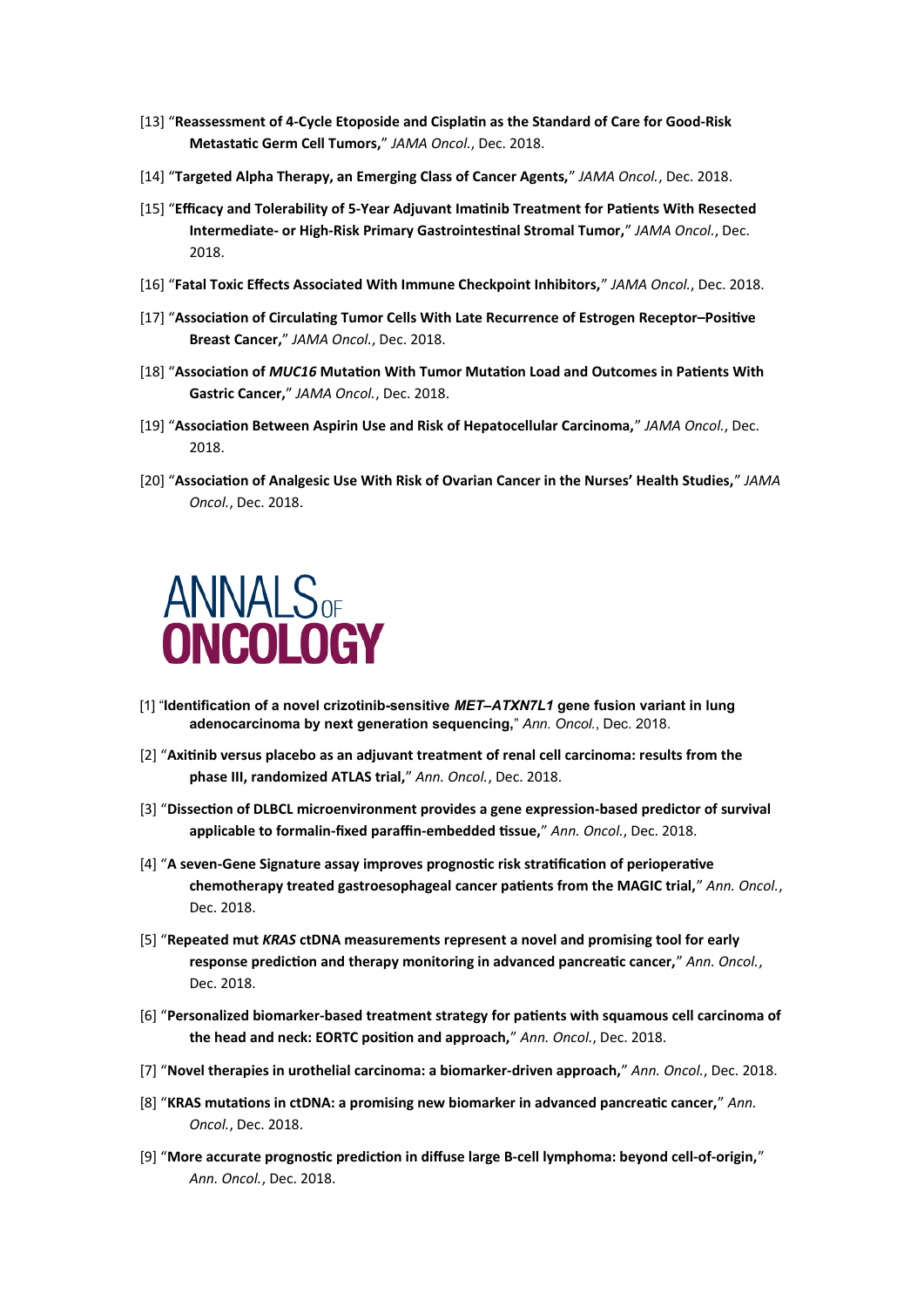- [10] "**Carboplatin in the neoadjuvant treatment of triple-negative breast cancer—ready for prime time?,**" *Ann. Oncol.*, Dec. 2018.
- [11] "**CDK4/6 inhibitors as neoadjuvant treatment in breast cancer—what can we learn?,**" *Ann. Oncol.*, Dec. 2018.



[1] "**Inferior survival for patients with malignant peripheral nerve sheath tumors defined by aberrant TP53.,**" *Mod. Pathol.*, Nov. 2018.

- [2] "**Comparison of melanoma gene expression score with histopathology, fluorescence in situ hybridization, and SNP array for the classification of melanocytic neoplasms.,**" *Mod. Pathol.*, Nov. 2018.
- [3] "**Optimization and validation of PD-L1 immunohistochemistry staining protocols using the antibody clone 28-8 on different staining platforms.,**" *Mod. Pathol.*, Nov. 2018.
- [4] "**Thioredoxin-interacting protein is an independent risk stratifier for breast ductal carcinoma in situ.,**" *Mod. Pathol.*, Dec. 2018.
- [5] "**Refinement of high-risk endometrial cancer classification using DNA damage response biomarkers: a TransPORTEC initiative.,**" *Mod. Pathol.*, Dec. 2018.
- [6] "**Validation of a targeted next-generation sequencing approach to detect mismatch repair deficiency in colorectal adenocarcinoma.,**" *Mod. Pathol.*, Dec. 2018.
- [7] "**Clinicopathologic and molecular features in hairy cell leukemia-variant: single institutional experience.,**" *Mod. Pathol.*, Nov. 2018.
- [8] "**Detection of a MicroRNA molecular signature of ultraviolet radiation in the superficial regions of melanocytic nevi on sun-exposed skin.,**" *Mod. Pathol.*, Nov. 2018.
- [9] "**Alternative PDGFD rearrangements in dermatofibrosarcomas protuberans without PDGFB fusions.,**" *Mod. Pathol.*, Nov. 2018.
- [10] "**Saccharomyces cerevisiae-like 1 (SEC14L1) is a prognostic factor in breast cancer associated with lymphovascular invasion.,**" *Mod. Pathol.*, Nov. 2018.
- [11] "**Assessing colorectal cancer mismatch repair status in the modern era: a survey of current practices and re-evaluation of the role of microsatellite instability testing.,**" *Mod. Pathol.*, Nov. 2018.
- [12] "**Discordant molecular subtype classification in the basal-squamous subtype of bladder tumors and matched lymph-node metastases.,**" *Mod. Pathol.*, Dec. 2018.
- [13] "**HPV E4 expression and DNA hypermethylation of CADM1, MAL, and miR124-2 genes in cervical cancer and precursor lesions.,**" *Mod. Pathol.*, Dec. 2018.
- [14] "**Role of columnar cell lesions in breast carcinogenesis: analysis of chromosome 16 copy number changes by multiplex ligation-dependent probe amplification.,**" *Mod. Pathol.*, Dec. 2018.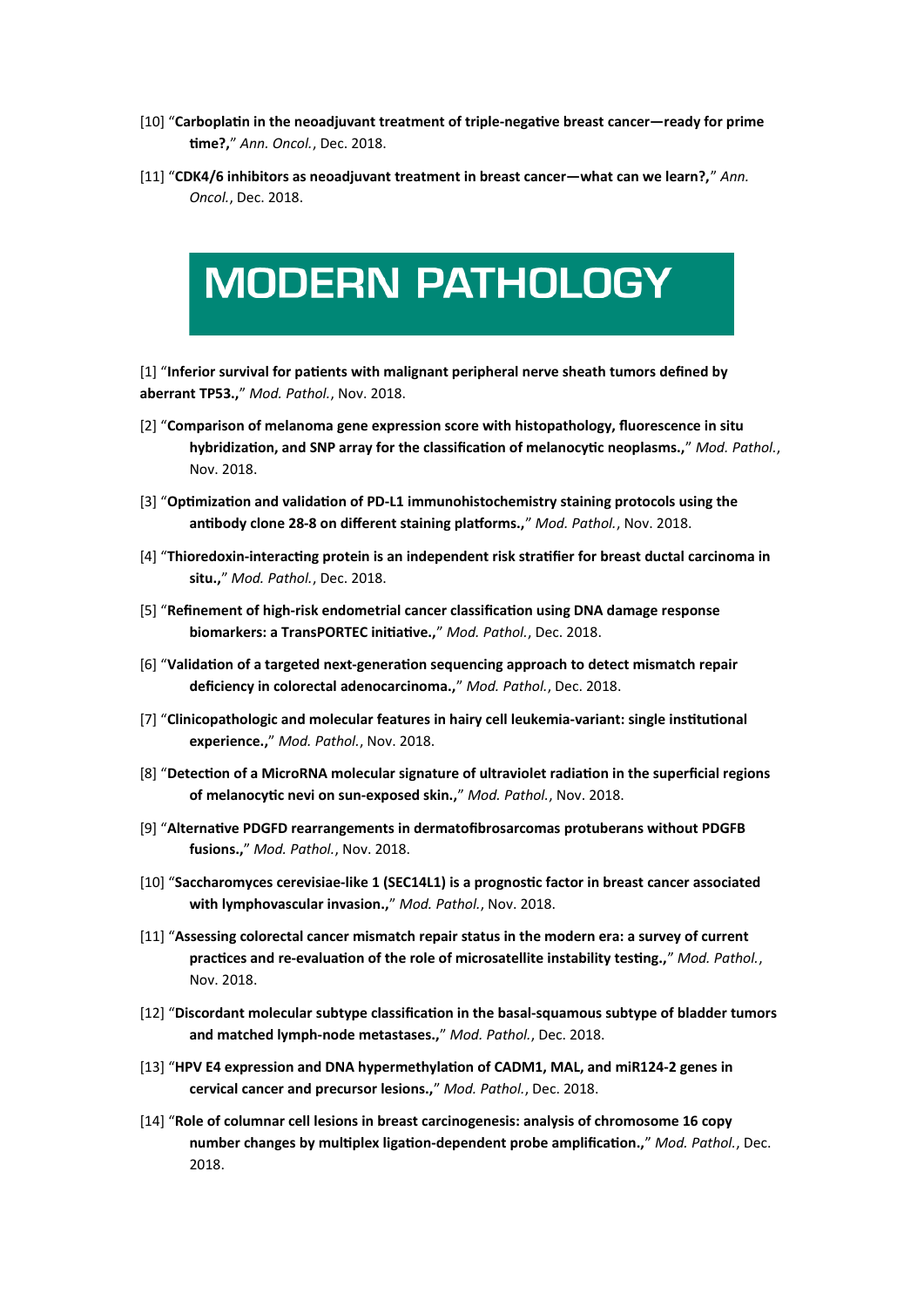- [15] "**A common classification framework for neuroendocrine neoplasms: an International Agency for Research on Cancer (IARC) and World Health Organization (WHO) expert consensus proposal.,**" *Mod. Pathol.*, Dec. 2018.
- [16] "**hTERT promoter mutations in chondrosarcomas associate with progression and diseaserelated mortality.,**" *Mod. Pathol.*, Dec. 2018.
- [17] "**Two-stain immunohistochemical screening for Lynch syndrome in colorectal cancer may fail to detect mismatch repair deficiency,**" *Mod. Pathol.*, Dec. 2018.
- [18] "**Subependymal giant cell astrocytoma-like astrocytoma: a neoplasm with a distinct phenotype and frequent neurofibromatosis type-1-association,**" *Mod. Pathol.*, Dec. 2018.
- [19] "**Expression of PD-L1/PD-1 in lymphoepithelioma-like carcinoma of the thymus,**" *Mod. Pathol.*, Dec. 2018.
- [20] "**Lipoblastoma-like tumor of the vulva: a clinicopathologic, immunohistochemical, fluorescence in situ hybridization and genomic copy number profiling study of seven cases,**" *Mod. Pathol.*, Dec. 2018.